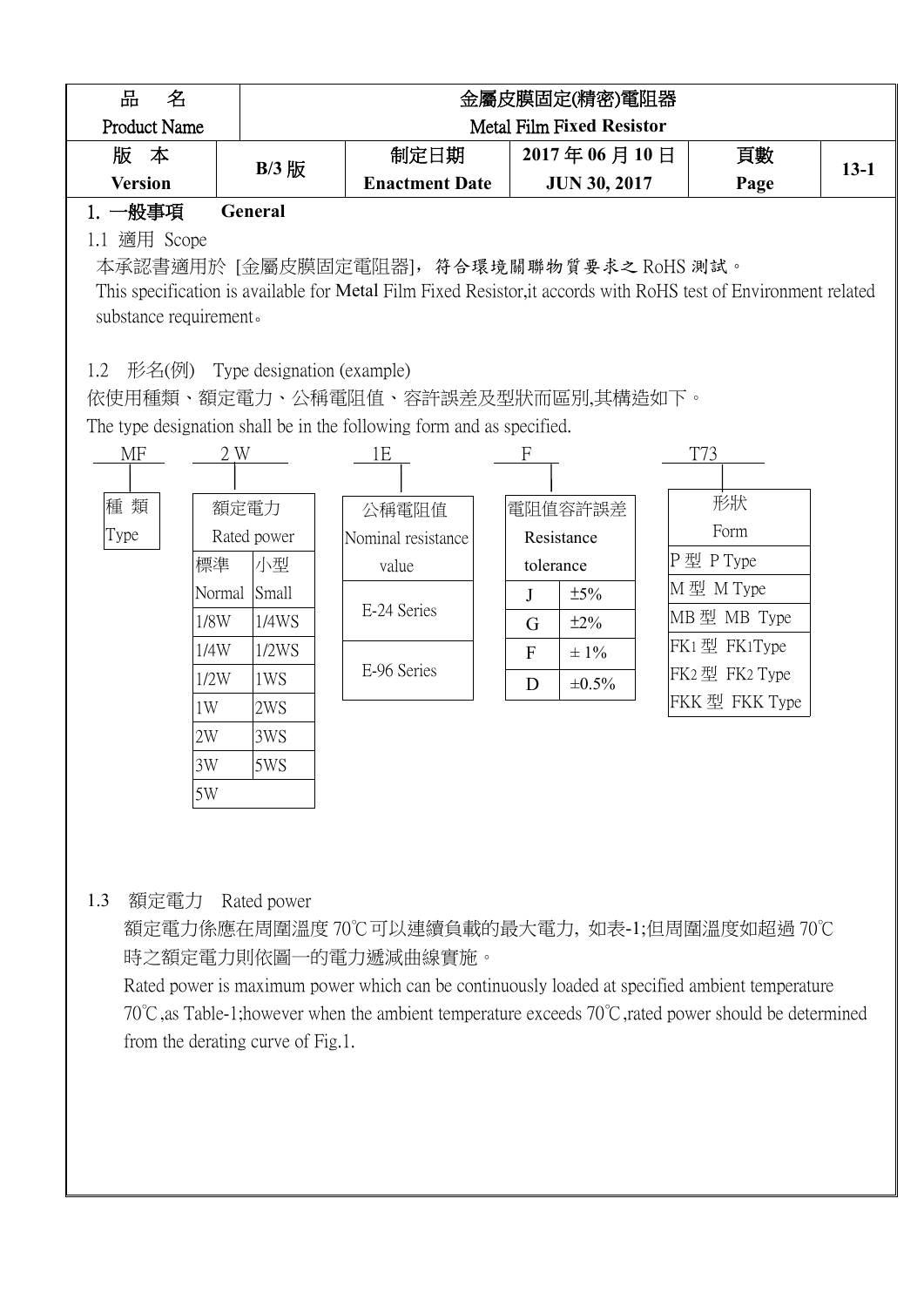|             | 品<br>名                                                                                                                          |                                           |                                                        | 金屬皮膜固定(精密)電阻器                                |                             |          |
|-------------|---------------------------------------------------------------------------------------------------------------------------------|-------------------------------------------|--------------------------------------------------------|----------------------------------------------|-----------------------------|----------|
|             | Product Name                                                                                                                    |                                           |                                                        | <b>Metal Film Fixed Resistor</b>             |                             |          |
|             | 版 本                                                                                                                             | $B/3$ 版                                   | 制定日期                                                   | 2017年06月10日                                  | 頁數                          | $13 - 2$ |
|             | <b>Version</b>                                                                                                                  |                                           | <b>Enactment Date</b>                                  | <b>JUN 30, 2017</b>                          | Page                        |          |
|             |                                                                                                                                 |                                           | 表-1<br>Table-1                                         |                                              |                             |          |
|             | 種類                                                                                                                              | 定格電力                                      | 最高使用電壓                                                 | 最高過負荷電壓                                      | 阻值範圍(Ω)                     |          |
|             | Type                                                                                                                            | Rated power                               | Maximum working                                        | Maximum overload                             | Resistance                  |          |
|             |                                                                                                                                 |                                           | voltage                                                | voltage                                      | $\text{Range}(\Omega)$      |          |
|             | <b>MF1/8W</b>                                                                                                                   | 0.125W                                    | 150V                                                   | 300V                                         | $1 \Omega \sim 1 M \Omega$  |          |
|             | MF1/4W                                                                                                                          | 0.25W                                     | 250V                                                   | 500V                                         | $1 \Omega \sim 10 M \Omega$ |          |
|             | MF1/2W                                                                                                                          | 0.5W                                      | 300V                                                   | 700V                                         | $1 \Omega \sim 10 M \Omega$ |          |
|             | MF1W                                                                                                                            | 1W                                        | 350V                                                   | <b>800V</b>                                  | $1 \Omega \sim 10 M \Omega$ |          |
|             | MF2W                                                                                                                            | 2W                                        | 500V                                                   | <b>800V</b>                                  | $1 \Omega \sim 10 M \Omega$ |          |
| Normal size | MF3W                                                                                                                            | 3W                                        | 500V                                                   | <b>800V</b>                                  | $1 \Omega \sim 10 M \Omega$ |          |
|             | MF5W                                                                                                                            | 5W                                        | 500V                                                   | 1000V                                        | $1 \Omega \sim 10 M \Omega$ |          |
|             | MF1/4WS                                                                                                                         | 0.25W                                     | 150V                                                   | 300V                                         | $1 \Omega \sim 10 M \Omega$ |          |
|             | MF1/2WS                                                                                                                         | 0.5W                                      | 250V                                                   | 700V                                         | $1 \Omega \sim 10 M \Omega$ |          |
|             | MF1WS                                                                                                                           | 1W                                        | 300V                                                   | <b>800V</b>                                  | $1 \Omega \sim 10 M \Omega$ |          |
|             | MF2WS                                                                                                                           | 2W                                        | 350V                                                   | <b>800V</b>                                  | $1 \Omega \sim 10 M \Omega$ |          |
| Small size  | MF3WS                                                                                                                           | $3\mathrm{W}$                             | 500V                                                   | 1000V                                        | $1 \Omega \sim 10 M \Omega$ |          |
|             | MF5WS                                                                                                                           | $5\mathrm{W}$                             | 500V                                                   | 1000V                                        | $1 \Omega \sim 10 M \Omega$ |          |
|             | 圖一<br>120<br>$-55^{\circ}$ C<br>額定電力比 (%)<br>Rated load(%)<br>100<br>80<br>60<br>40<br>20<br>$\boldsymbol{0}$<br>$-40$<br>$-60$ | 電力遞減曲線<br>$-20$<br>20<br>$\boldsymbol{0}$ | Figure 1<br>70°C<br>$80\quad 100\quad 120$<br>40<br>60 | Power derating curve<br>$140$ 160 180<br>200 | 220 240 260                 |          |
|             |                                                                                                                                 |                                           | Ambient Temperature(°C)                                | 155°C                                        |                             |          |
|             |                                                                                                                                 |                                           | 周圍溫度℃                                                  |                                              |                             |          |
|             | 1.4 額定電壓                                                                                                                        | Rated voltage                             |                                                        |                                              |                             |          |

額定電壓係指對應於額定電力的直流或交流(商用頻率之有效值)的電壓,由下式求得。 The rated voltage shall be the D.C. or A.C.(R.M.S. at power frequency) voltage which corresponds the rated power and the value of which is calculated from the formula below.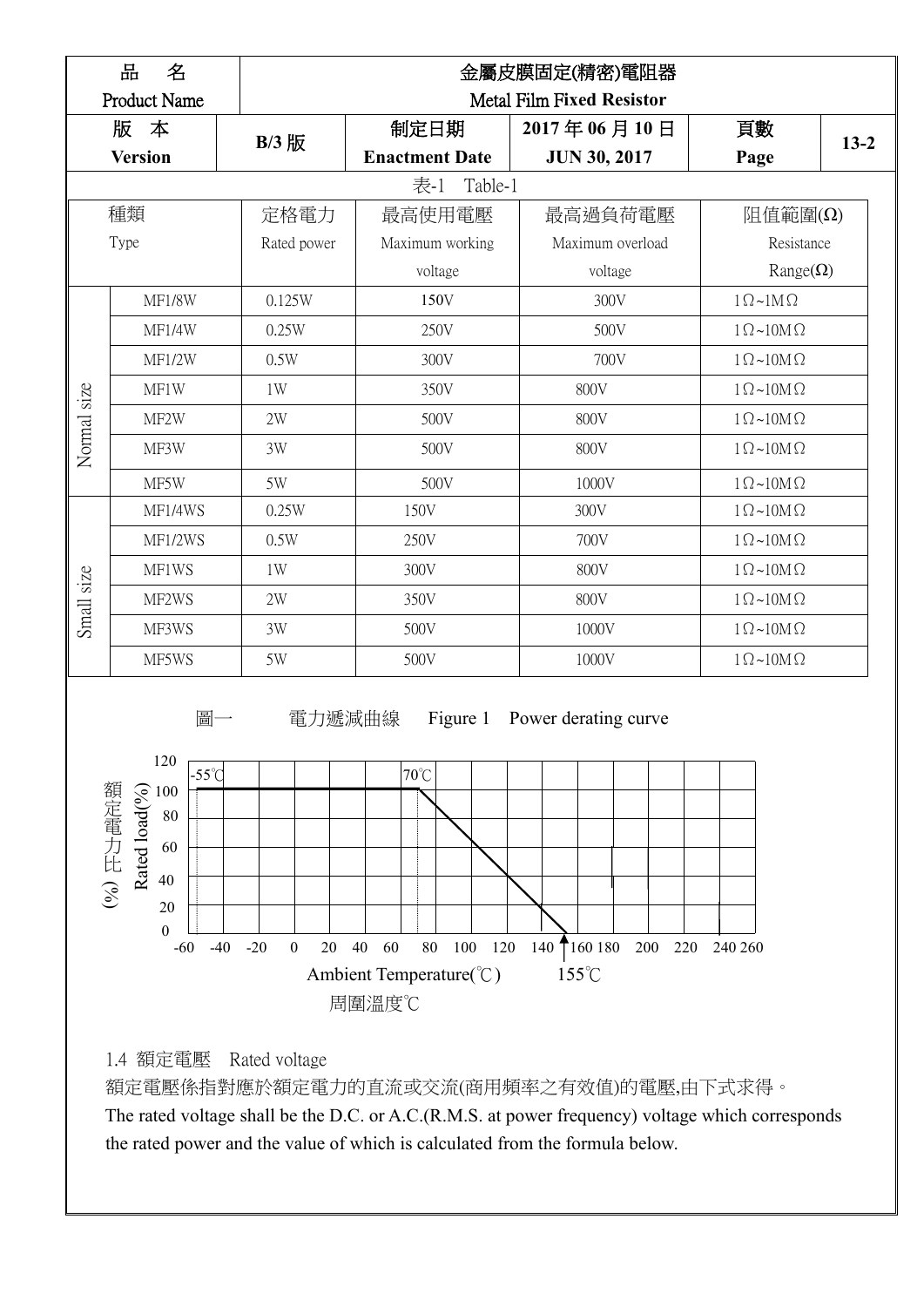|                | 굠<br>名               |                     |                                                                  | 金屬皮膜固定(精密)電阻器                                                               |      |          |
|----------------|----------------------|---------------------|------------------------------------------------------------------|-----------------------------------------------------------------------------|------|----------|
|                | <b>Product Name</b>  |                     |                                                                  | <b>Metal Film Fixed Resistor</b>                                            |      |          |
|                | 版 本                  |                     | 制定日期                                                             | 2017年06月10日                                                                 | 頁數   |          |
|                | <b>Version</b>       | B/3 版               | <b>Enactment Date</b>                                            | <b>JUN 30, 2017</b>                                                         | Page | $13 - 3$ |
|                | $E=\sqrt{P\times R}$ | Where               | E: 定格電壓                                                          | Rated voltage(V)                                                            |      |          |
|                |                      |                     | P: 定格電力                                                          | Rated power(W)                                                              |      |          |
|                |                      |                     |                                                                  | R: 公稱電阻值 Nominal resistance( $\Omega$ )                                     |      |          |
|                |                      |                     | 使用溫度 Operating Temperature Range:-55℃ ~+155℃                     |                                                                             |      |          |
| 2. 構造          | Construction         |                     |                                                                  |                                                                             |      |          |
| 2.1            | 外形尺寸                 | External dimensions |                                                                  |                                                                             |      |          |
|                | 參照本承認書的 [5. 外形尺寸]。   |                     |                                                                  |                                                                             |      |          |
|                |                      |                     | The dimensions shall be satisfied with [5. External dimensions]. |                                                                             |      |          |
| 2.2            | 構造圖                  | Structure diagram   |                                                                  |                                                                             |      |          |
|                |                      |                     | MF 系列之金屬皮膜固定電阻器係按下表的材料而構成:                                       |                                                                             |      |          |
|                |                      |                     | The construction of resistor (MF series) shall be as follows:    |                                                                             |      |          |
|                |                      |                     |                                                                  |                                                                             |      |          |
|                |                      | 4                   |                                                                  |                                                                             |      |          |
|                |                      |                     |                                                                  |                                                                             |      |          |
|                |                      |                     |                                                                  |                                                                             |      |          |
|                |                      |                     |                                                                  |                                                                             |      |          |
|                |                      |                     |                                                                  |                                                                             |      |          |
| 號碼             | 構造名稱                 |                     |                                                                  | 容<br>内                                                                      |      |          |
| N <sub>O</sub> | Item                 |                     |                                                                  | Material                                                                    |      |          |
| $\mathbf{1}$   | 基體磁器                 |                     | 使用高含鋁量的磁器棒。                                                      |                                                                             |      |          |
|                | Ceramic core         |                     | High alumina ceramic is used.                                    |                                                                             |      |          |
| $\overline{2}$ | 電阻體                  |                     | 電阻體的成份係使用金屬皮膜。                                                   |                                                                             |      |          |
|                | Resistor element     |                     |                                                                  | The resistors element shall consist of metal film.                          |      |          |
| $\overline{3}$ | 端子                   | 鐵帽                  |                                                                  |                                                                             |      |          |
|                | Terminal             |                     | Tinned iron cap.                                                 |                                                                             |      |          |
| 4              | 連接                   |                     | 導線對鐵帽須以電氣熔接。                                                     |                                                                             |      |          |
|                | Connection           |                     |                                                                  | The lead wire, which is plated with solder, shall be mounted to the caps by |      |          |
|                |                      |                     | welding process.                                                 |                                                                             |      |          |
| 5              | 導線                   |                     | 焊錫或鍍錫的導線。                                                        |                                                                             |      |          |
|                | Lead wire            |                     | Soldered or tinned annealed wire.                                |                                                                             |      |          |
| 6              | 下塗塗裝                 |                     | 電氣絕緣漆。                                                           |                                                                             |      |          |
|                | Undercoat painting   |                     | Electric insulation resin.                                       |                                                                             |      |          |
| $\overline{7}$ | 上塗塗裝                 |                     | 使用環氧樹酯塗料。                                                        |                                                                             |      |          |
|                | Finishing painting   |                     | Epoxy resin is used.                                             |                                                                             |      |          |
| 8              | 表示                   | 色碼。                 |                                                                  |                                                                             |      |          |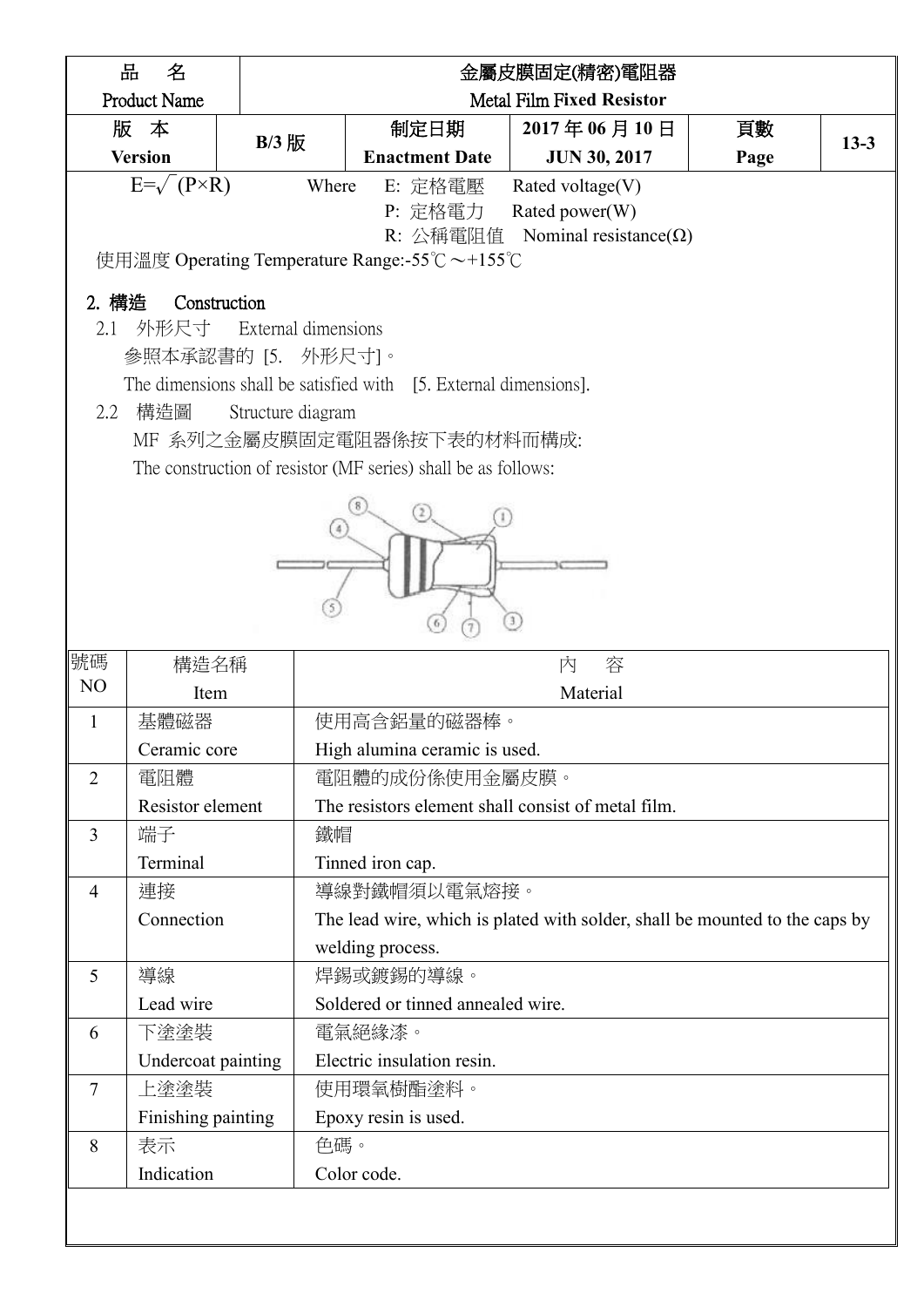| 品<br>名                |                                      |                                                         | 金屬皮膜固定(精密)電阻器                                                                                                 |                     |        |
|-----------------------|--------------------------------------|---------------------------------------------------------|---------------------------------------------------------------------------------------------------------------|---------------------|--------|
| <b>Product Name</b>   |                                      |                                                         | <b>Metal Film Fixed Resistor</b>                                                                              |                     |        |
| 版 本                   | $B/3$ 版                              | 制定日期                                                    | 2017年06月10日                                                                                                   | 頁數                  | $13-4$ |
| <b>Version</b>        |                                      | <b>Enactment Date</b>                                   | <b>JUN 30, 2017</b>                                                                                           | Page                |        |
| 鐵帽端子<br>2.3           | Terminal caps                        |                                                         |                                                                                                               |                     |        |
|                       |                                      | 鐵帽端子須確實地連接(電氣的及機械的)於電阻體上。                               |                                                                                                               |                     |        |
|                       |                                      |                                                         | The caps shall be securely connected with the resistor element electrically and mechanically.                 |                     |        |
| 外裝色澤<br>2.4           | Resistor body color                  |                                                         |                                                                                                               |                     |        |
|                       |                                      | 表-2                                                     | Table-2                                                                                                       |                     |        |
|                       | 普通型<br>Normal size                   |                                                         | 小型化                                                                                                           | Small size          |        |
| 種類 Type               |                                      | 顏色 Color                                                | 種類 Type                                                                                                       | 顏色 Color            |        |
| MF1/8W, MF1/4W,       |                                      |                                                         | MF1/4WS, MF1WS,                                                                                               |                     |        |
| MF1/2W,MF1W,          |                                      | 淺藍色                                                     | MF2WS, MF3WS,                                                                                                 | 淺藍色                 |        |
| MF2W, MF3W,           |                                      | Sky blue                                                | 5WS                                                                                                           | Sky blue            |        |
| MF5W                  |                                      |                                                         |                                                                                                               |                     |        |
| 表示<br>2.5             | Indication                           |                                                         |                                                                                                               |                     |        |
|                       |                                      |                                                         |                                                                                                               |                     |        |
|                       | 參照本承認書的 [4. 表示]。                     |                                                         |                                                                                                               |                     |        |
|                       |                                      | The indication shall be satisfied with [4. Indication]. |                                                                                                               |                     |        |
|                       |                                      |                                                         |                                                                                                               |                     |        |
| 特性<br>3.              | <b>Characteristics</b>               |                                                         |                                                                                                               |                     |        |
|                       |                                      |                                                         | Table-3                                                                                                       |                     |        |
|                       |                                      | 表-3                                                     |                                                                                                               |                     |        |
| 項目<br>Item            |                                      | 規格值<br>Performance                                      | Test methods (Conform to JIS C 5202)                                                                          | 試驗方法(依據 JIS C 5202) |        |
|                       | ±100PPM/℃以内。                         |                                                         | 5.2 項參照                                                                                                       | Comply with 5.2     |        |
|                       | Within $\pm 100$ PPM/°C.             |                                                         |                                                                                                               |                     |        |
| Temperature           |                                      |                                                         | $\frac{R_1-R_0}{\sqrt{1-\frac{1}{2}R_0}} \times 10^6 (PPM/\text{C})$<br>$R_0(T_1-T_0)$                        |                     |        |
| 溫度係數                  |                                      |                                                         | Ro:室溫(To)所測量之電阻值。                                                                                             |                     |        |
|                       |                                      |                                                         | Rı:室溫+100℃(Tı)後所測量之電阻值。                                                                                       |                     |        |
|                       |                                      |                                                         |                                                                                                               |                     |        |
|                       |                                      |                                                         | $R_0$ : Resistance value at room temp. (T <sub>0</sub> ).<br>$R_1$ : Resistance value at room temp.plus 100°C |                     |        |
| Coefficient           |                                      |                                                         |                                                                                                               |                     |        |
|                       | $\pm (0.5\% + 0.05 \Omega)$ 以内。      |                                                         | $(T_1)$<br>5.5 項參照 Comply with 5.5                                                                            |                     |        |
| 短時間過負荷 <br>Short time | 不得有機械的損傷。                            |                                                         | 額定電壓x2.5倍,5秒。                                                                                                 |                     |        |
|                       | Within $\pm (0.5\% + 0.05 \Omega)$ . |                                                         |                                                                                                               |                     |        |
| overload              |                                      | No evidence of mechanical damage.                       | 不可超過最高過負荷電壓(見表-1)                                                                                             |                     |        |
|                       |                                      |                                                         | Rated voltagex2.5 times,5s<br>But not to exceed maximum overload                                              |                     |        |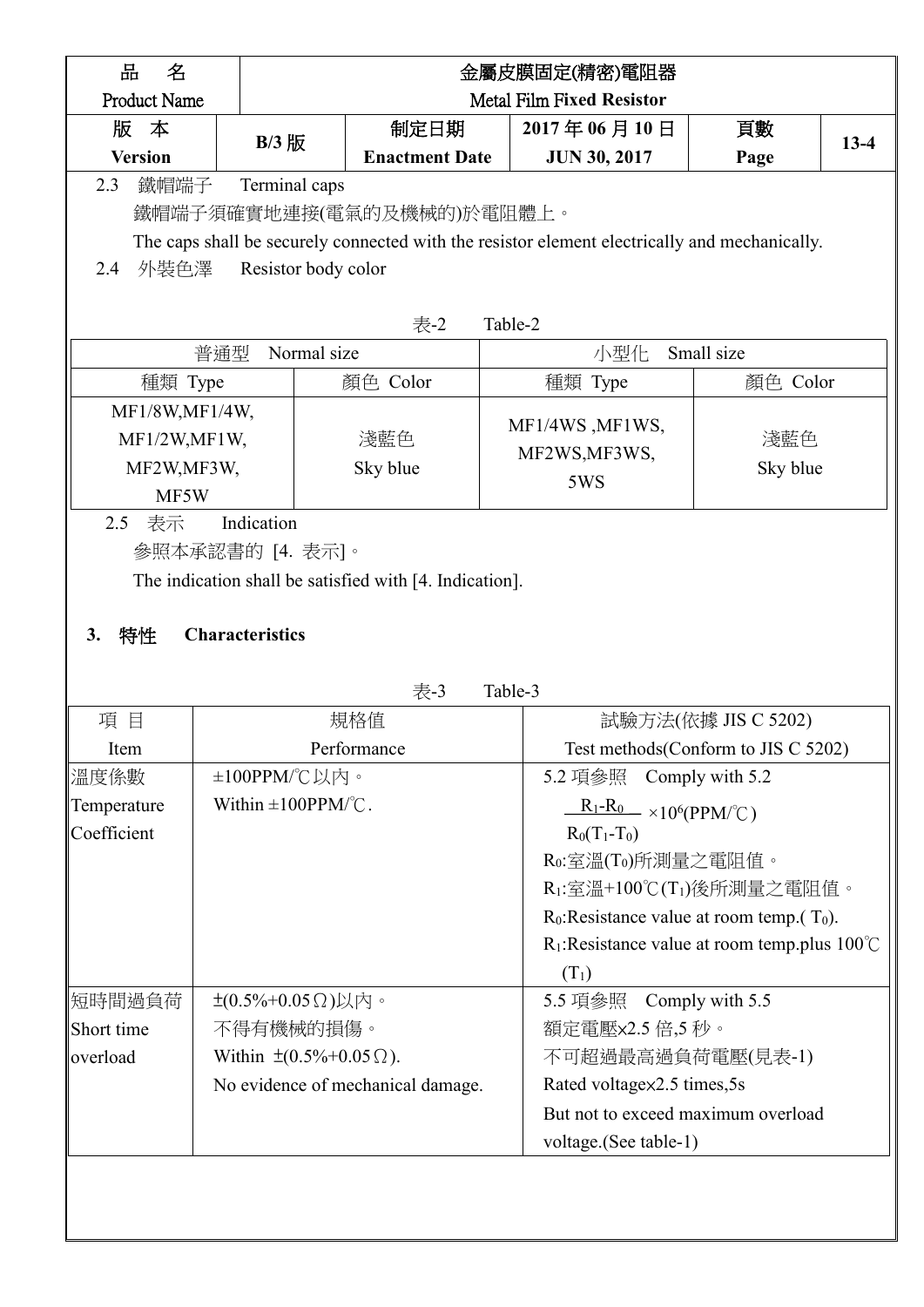|                     |         |                                 |                       |                                      | 金屬皮膜固定(精密)電阻器                                                                                                          |                         |                |  |  |  |  |
|---------------------|---------|---------------------------------|-----------------------|--------------------------------------|------------------------------------------------------------------------------------------------------------------------|-------------------------|----------------|--|--|--|--|
| <b>Product Name</b> |         |                                 |                       |                                      | <b>Metal Film Fixed Resistor</b>                                                                                       |                         |                |  |  |  |  |
| 版 本                 |         |                                 | 制定日期                  |                                      | 2017年06月10日                                                                                                            | 頁數                      |                |  |  |  |  |
| <b>Version</b>      |         | B/3 版                           | <b>Enactment Date</b> |                                      | <b>JUN 30, 2017</b>                                                                                                    | Page                    | $13 - 5$       |  |  |  |  |
|                     |         |                                 |                       |                                      |                                                                                                                        |                         |                |  |  |  |  |
| 項目                  |         | 規格值                             |                       |                                      |                                                                                                                        | 試驗方法(依據 JIS C 5202)     |                |  |  |  |  |
| Item                |         | Performance                     |                       | Test methods (Conform to JIS C 5202) |                                                                                                                        |                         |                |  |  |  |  |
| ⊪絕緣電阻               |         | $10^4 M \Omega \boxtimes \pm$ 。 |                       |                                      | 5.6 項參照<br>Comply with 5.6                                                                                             |                         |                |  |  |  |  |
| Insulation          |         | $10^4$ M $\Omega$ or more.      |                       |                                      | 置於 V 型槽方法。                                                                                                             |                         |                |  |  |  |  |
| Resistance          |         |                                 |                       |                                      | 施加直流電壓 500V 60 秒。                                                                                                      |                         |                |  |  |  |  |
|                     |         |                                 |                       |                                      | V-block method                                                                                                         |                         |                |  |  |  |  |
|                     |         |                                 |                       |                                      | Resistor shall be tested at DC 500V for 60 seconds.                                                                    |                         |                |  |  |  |  |
| 耐電壓                 |         | 無電弧放電、燒損及絕                      |                       |                                      | 5.7 項參照<br>Comply with 5.7                                                                                             |                         |                |  |  |  |  |
| Dielectric          |         | 緣破壞等異狀。                         |                       |                                      | 常壓,置於V型槽方法。                                                                                                            |                         |                |  |  |  |  |
| Withstanding        |         | No evidence of flashover        |                       |                                      | 施加個別規定之交流電壓 60 秒。(見表-1)                                                                                                |                         |                |  |  |  |  |
| ∥Voltage            |         | mechanical damage, arcing       |                       |                                      | Constant pressure, V-block method                                                                                      |                         |                |  |  |  |  |
|                     |         | or insulation breakdown.        |                       |                                      | Resistor shall be tested at AC potential respectively for                                                              |                         |                |  |  |  |  |
|                     |         |                                 |                       |                                      | 60 seconds. (See table-1)                                                                                              |                         |                |  |  |  |  |
| ▒續過負荷               |         | $\pm (1\% + 0.05 \Omega)$ 以内。   |                       |                                      | Comply with 5.8<br>5.8 項參照                                                                                             |                         |                |  |  |  |  |
| Pulse overload      |         | Within $\pm(1\% + 0.05 \Omega)$ |                       |                                      | 額定電壓x4倍,10000回(1秒 ON,25 秒 OFF)。                                                                                        |                         |                |  |  |  |  |
|                     |         |                                 |                       |                                      | 不可超過最高斷續電壓(見表-1)                                                                                                       |                         |                |  |  |  |  |
|                     |         |                                 |                       |                                      | Rated voltage X 4 times, 10000 cyc.(1s ON, 25s OFF)                                                                    |                         |                |  |  |  |  |
|                     |         |                                 |                       |                                      | But not to exceed maximum pulse voltage. (See table-1)                                                                 |                         |                |  |  |  |  |
|                     |         |                                 |                       | 6.1 項參照                              | Comply with 6.1                                                                                                        |                         |                |  |  |  |  |
|                     |         |                                 |                       |                                      | 線徑 mm<br>Diameter                                                                                                      | 引張力<br>Tensile force    | 時<br>間<br>Time |  |  |  |  |
|                     |         |                                 |                       | 引張強度                                 |                                                                                                                        | N(kgf)                  |                |  |  |  |  |
|                     |         |                                 |                       | Tensile strength                     | $\Phi$ 0.38mm~0.50mm                                                                                                   | 5(0.51)                 | 10±1           |  |  |  |  |
|                     |         |                                 |                       |                                      | $\Phi$ 0.50mm~0.68 mm                                                                                                  | 10(1.02)                | second         |  |  |  |  |
|                     |         |                                 |                       | 扭轉強度:                                |                                                                                                                        | 自電阻體起約 6mm~6.5mm 處之端子線, |                |  |  |  |  |
| ∥端子強度               |         | 端子不得斷裂及鬆弛。                      |                       |                                      | 以約 0.75mm 曲率半徑彎曲 90 度,其次由彎曲處向端子                                                                                        |                         |                |  |  |  |  |
| Terminal            |         | No evidence of mechanical       |                       |                                      | 線先端 1.2±0.4mm 處挾定端子引出軸,作回轉軸,以約 5                                                                                       |                         |                |  |  |  |  |
| ∥strength           | damage. |                                 |                       |                                      | 秒時間沿直面回轉 360°再逆轉 360°,如此施行回逆轉 2                                                                                        |                         |                |  |  |  |  |
|                     |         |                                 |                       |                                      | 次,不可發生折斷及鬆動現象。<br>Torsion strength : To bend the lead wire at the point of about                                       |                         |                |  |  |  |  |
|                     |         |                                 |                       |                                      | 6mm~6.5mm from resistor body. about 0.75mm curvature                                                                   |                         |                |  |  |  |  |
|                     |         |                                 |                       |                                      | radii to 90 <sup>°</sup> then catch the wire at 1.2 $\pm$ 0.4mm apart from the                                         |                         |                |  |  |  |  |
|                     |         |                                 |                       |                                      | bend point end and turn it (clockwise) by 360 degrees                                                                  |                         |                |  |  |  |  |
|                     |         |                                 |                       |                                      | perpendicular to the resistor axis at speed of same 5                                                                  |                         |                |  |  |  |  |
|                     |         |                                 |                       |                                      | seconds per turn, and do the same counterclockwise again<br>which constitute a whole turn. Repeat the turn for 2 times |                         |                |  |  |  |  |
|                     |         |                                 |                       |                                      | without causing any break and looseness.                                                                               |                         |                |  |  |  |  |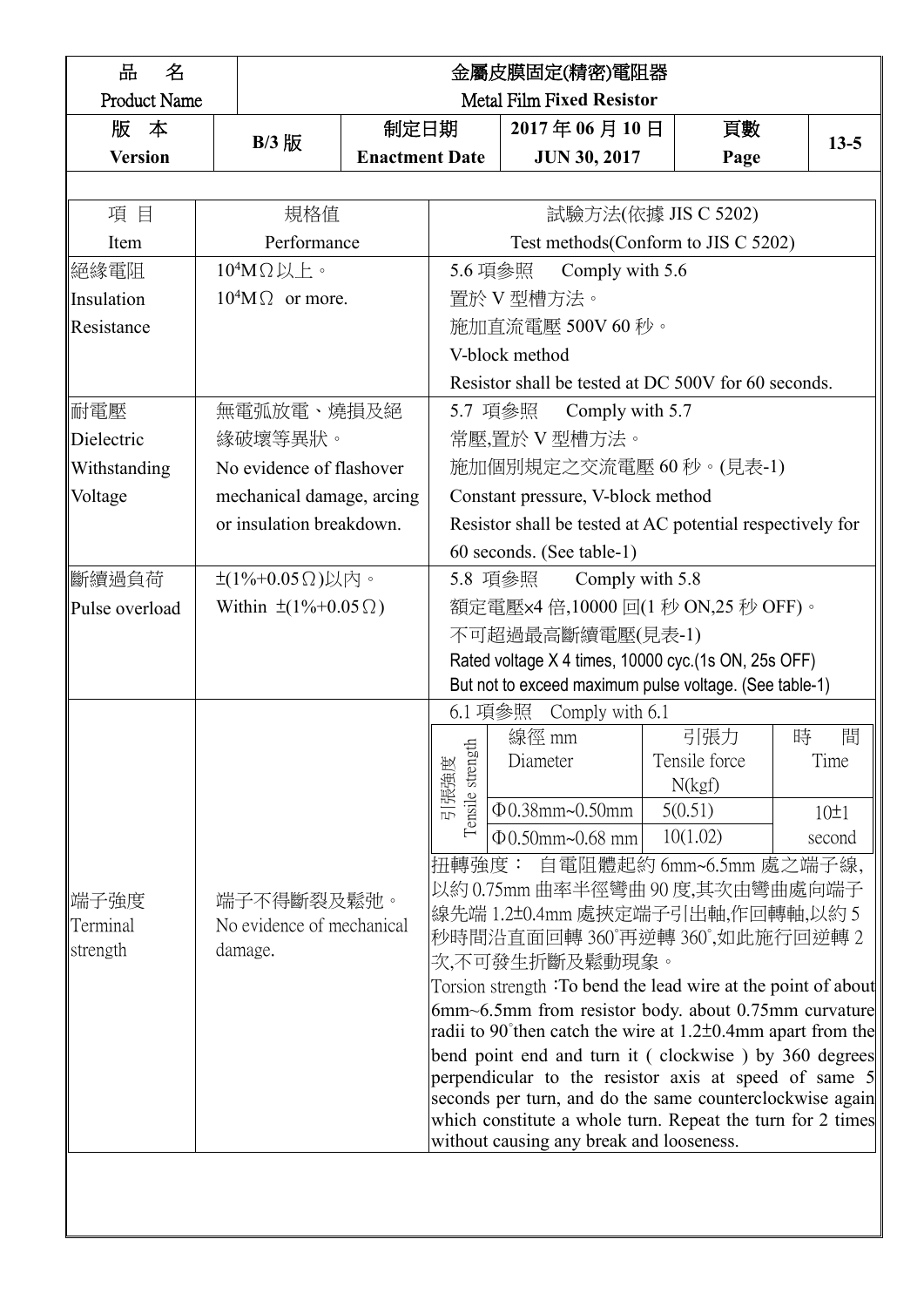| 品<br>名                                                                                                                                                    |                                                                                |                                                     |  | 金屬皮膜固定(精密)電阻器                                                                                                                                                                                                                    |      |        |
|-----------------------------------------------------------------------------------------------------------------------------------------------------------|--------------------------------------------------------------------------------|-----------------------------------------------------|--|----------------------------------------------------------------------------------------------------------------------------------------------------------------------------------------------------------------------------------|------|--------|
| <b>Product Name</b>                                                                                                                                       |                                                                                |                                                     |  | <b>Metal Film Fixed Resistor</b>                                                                                                                                                                                                 |      |        |
| 版 本                                                                                                                                                       | $B/3$ 版                                                                        | 制定日期                                                |  | 2017年06月10日                                                                                                                                                                                                                      | 頁數   | $13-6$ |
| <b>Version</b>                                                                                                                                            |                                                                                | <b>Enactment Date</b>                               |  | <b>JUN 30, 2017</b>                                                                                                                                                                                                              | Page |        |
|                                                                                                                                                           |                                                                                |                                                     |  |                                                                                                                                                                                                                                  |      |        |
| 項目                                                                                                                                                        |                                                                                | 規格值                                                 |  | 試驗方法(依據 JIS C 5202)                                                                                                                                                                                                              |      |        |
| Item                                                                                                                                                      |                                                                                | Performance                                         |  | Test methods (Conform to JIS C 5202)                                                                                                                                                                                             |      |        |
| $±$ (0.5 %+0.05Ω)以内。<br>焊錫耐熱性<br>不得有機械的損傷。<br>Resistance to<br>Within $\pm (0.5 \% + 0.05 \Omega)$<br>soldering heat<br>No evidence of mechanical damage. |                                                                                |                                                     |  | 6.4 項參照 Comply with 6.4<br>350±10℃, 3±1.0 秒, 試驗後放置半小時。<br>$350\pm10^{\circ}$ C, $3\pm1.0s$<br>After test leave for 0.5h.                                                                                                         |      |        |
| 焊錫附著性<br>Solderability                                                                                                                                    | least.                                                                         | 導線至少95%以上新錫覆蓋。<br>Covered with new solder by 95% at |  | 6.5 項參照 Comply with 6.5<br>焊錫溫度:255±5℃。<br>浸錫時間:3±1.0 秒。<br>Test temperature of solder: $255\pm5^{\circ}$ C<br>Dipping time in solder: $3\pm1.0$ s                                                                               |      |        |
| 耐溶劑性<br>Resistance to<br>solvent                                                                                                                          | coating and markings.                                                          | 塗裝及色碼不得脫落。<br>No deterioration of protective        |  | 6.9 項參照 Comply with 6.9<br>放入酒精溶劑之超音波機內,保持3分鐘。<br>Specimens shall be immersed in a bath of<br>isoproalcohol completely for 3 minutes with<br>ultrasonic.                                                                         |      |        |
| 溫度循環<br>Temperature<br>∥cycle                                                                                                                             | $\pm$ (1%+0.05Ω)以内。<br>不得有機械的損傷。<br>Within $\pm(1\% + 0.05 \Omega)$<br>damage. | No evidence of mechanical                           |  | 7.4 項參照 Comply with 7.4<br>低溫側: -55℃/30分, 室溫: 10~15分鐘<br>高溫側: +80℃/30分, 室溫: 10~15分鐘<br>$5 \n  \boxed{\square}Low side: -55^{\circ}C/30min, Room temp.: 10 to 15minHigh side: 80^{\circ}C/30min, Room temp.: 10 to 15min5 cycles$ |      |        |
| ∥耐濕負荷壽命<br>Load life in<br>humidity                                                                                                                       | $\pm (2\% + 0.05 \Omega)$ 以内。<br>Within $\pm (2\% + 0.05 \Omega)$              |                                                     |  | 7.9 項參照 Comply with 7.9<br>40±2℃, 濕度90~95%, 1000 小時<br>定格電壓(90 分鐘 ON, 30 分鐘 OFF)<br>40±2°C, 90 to 95%RH, 1000h<br>Rated voltage (90 min ON, 30 min OFF)                                                                          |      |        |
| 負荷壽命<br>∥Load life                                                                                                                                        | $\pm$ (2%+0.05Ω)以內。<br>Within $\pm(2\%+0.05\,\Omega)$                          |                                                     |  | 7.10 項參照 Comply with 7.10<br>70±3℃, 1000 小時<br>定格電壓(90 分鐘 ON, 30 分鐘 OFF)<br>70±3°C, 1000h<br>Rated voltage (90 min ON, 30 min OFF)                                                                                               |      |        |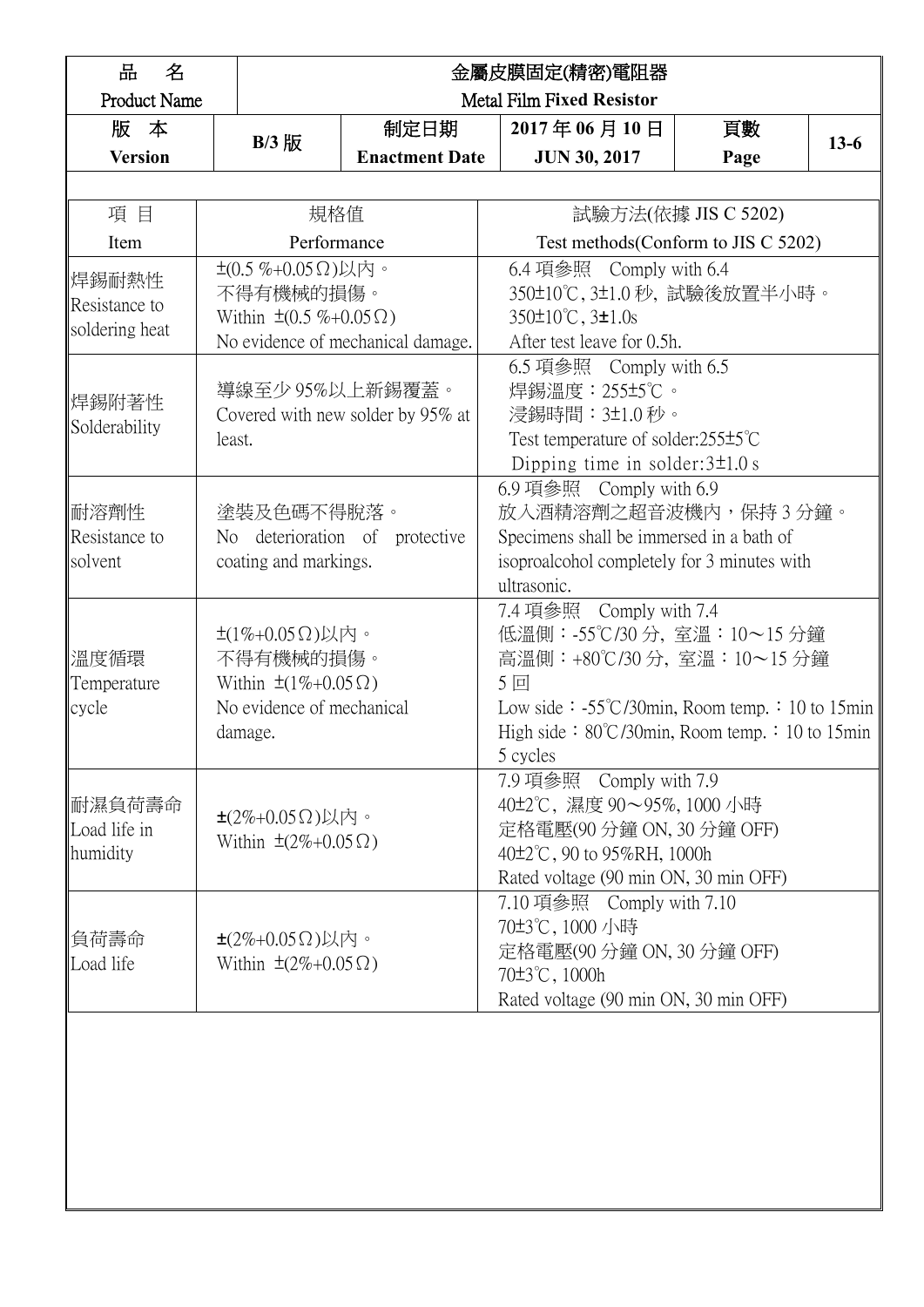| Product Name        |                |                       |                | 金屬皮膜固定(精密)電阻器                    |           |                   |          |
|---------------------|----------------|-----------------------|----------------|----------------------------------|-----------|-------------------|----------|
|                     |                |                       |                | <b>Metal Film Fixed Resistor</b> |           |                   |          |
| 版 本                 | B/3 版          | 制定日期                  |                | 2017年06月10日                      |           | 頁數                | $13 - 7$ |
| <b>Version</b>      |                | <b>Enactment Date</b> |                | <b>JUN 30, 2017</b>              |           | Page              |          |
| 4. 表示<br>Indication |                |                       |                |                                  |           |                   |          |
| 色碼<br>Color Code    |                |                       |                |                                  |           |                   |          |
|                     |                |                       |                |                                  |           |                   |          |
|                     |                |                       |                |                                  |           |                   |          |
|                     |                |                       |                |                                  |           |                   |          |
|                     |                |                       |                |                                  |           |                   |          |
|                     |                |                       |                |                                  |           |                   |          |
|                     |                |                       |                |                                  |           |                   |          |
|                     |                |                       |                |                                  |           |                   |          |
|                     |                |                       |                |                                  |           |                   |          |
|                     |                |                       |                |                                  |           |                   |          |
|                     |                |                       |                |                                  |           |                   |          |
| 顏色 Color            | 第1數字           | 第2數字                  | 第3數字           | 倍<br>率                           | 誤差率       |                   |          |
|                     | $1st$ figure   | $2nd$ figure          | $3RD$ figure   | Multiplier                       | Tolerance |                   |          |
| 黑 Black             | $\overline{0}$ | $\boldsymbol{0}$      | $\overline{0}$ | $10^{\circ}$                     |           |                   |          |
| 棕 Brown             | $\mathbf{1}$   | $\mathbf{1}$          | $\mathbf{1}$   | 10 <sup>1</sup>                  | $\pm 1\%$ | (F)               |          |
| 紅 Red               | $\sqrt{2}$     | $\sqrt{2}$            | $\mathfrak{2}$ | 10 <sup>2</sup>                  | $\pm 2\%$ | $\left( G\right)$ |          |
| 橙 Orange            | $\mathfrak{Z}$ | $\mathfrak{Z}$        | 3              | 10 <sup>3</sup>                  |           |                   |          |
| 黃 Yellow            | $\overline{4}$ | $\overline{4}$        | $\overline{4}$ | 10 <sup>4</sup>                  |           |                   |          |
|                     | 5              | 5                     | 5              | 10 <sup>5</sup>                  | ±0.5%     | (D)               |          |
| 綠 Green             |                | 6                     | 6              | 10 <sup>6</sup>                  | ±0.25%    | (C)               |          |
| 藍 Blue              | 6              |                       |                |                                  |           |                   |          |
| 紫<br>Violet         | $\overline{7}$ | $\boldsymbol{7}$      | $\overline{7}$ | $10^7$                           | ±0.1%     | (B)               |          |
| 灰 Gray              | 8              | 8                     | 8              |                                  | ±0.05%    | (A)               |          |
| 白 White             | 9              | 9                     | 9              |                                  |           |                   |          |
| 金 Gold              |                |                       |                | $10^{-1}$                        | ±5%       | (J)               |          |
| 銀 Silver            |                |                       |                | $10^{-2}$                        | $±10\%$   | (K)               |          |
| 無 Plain             |                |                       |                |                                  | ±20%      | (M)               |          |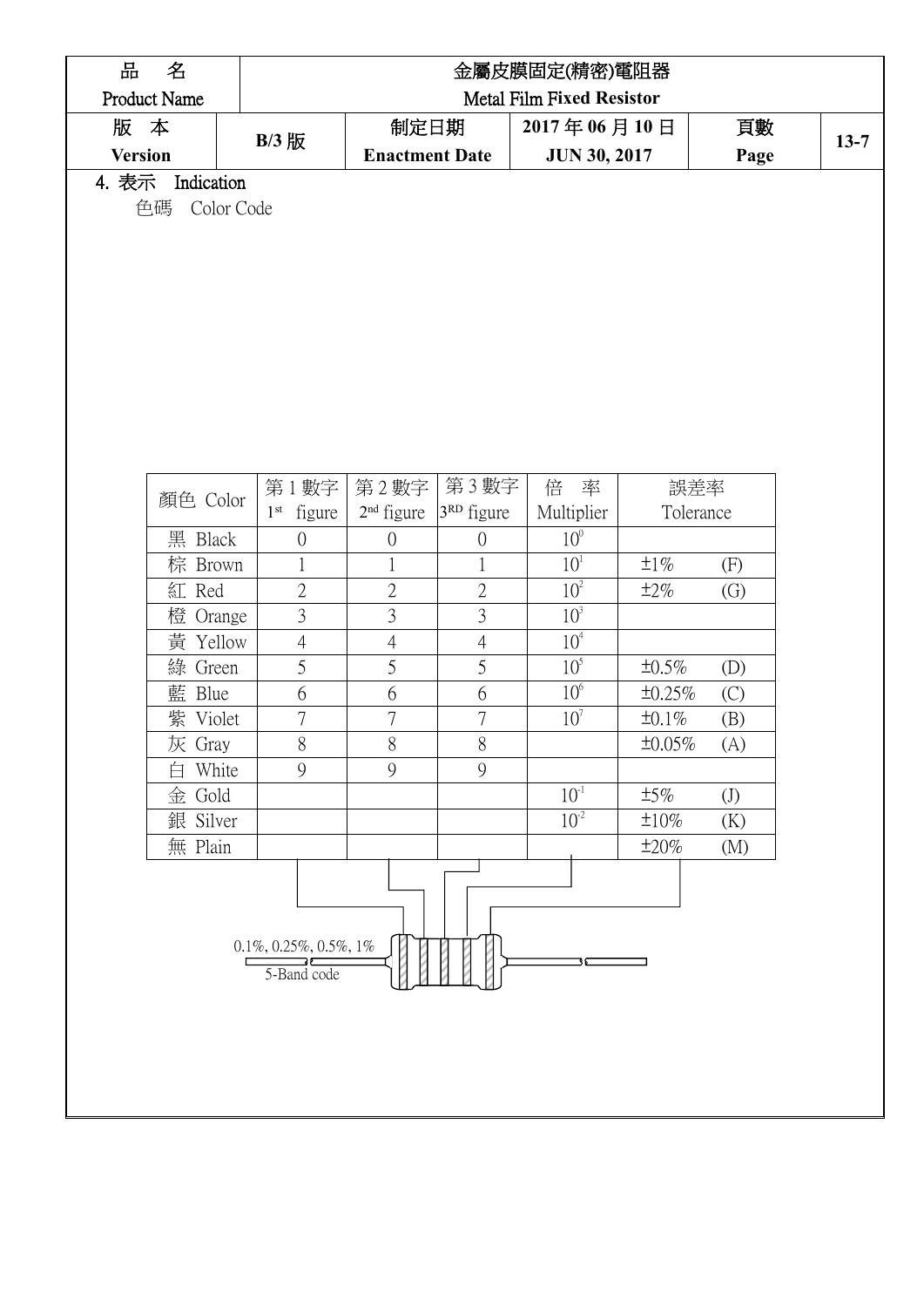| 名<br>品                          |                            |             |                       |               | 金屬皮膜固定(精密)電阻器                             |                    |
|---------------------------------|----------------------------|-------------|-----------------------|---------------|-------------------------------------------|--------------------|
| Product Name                    |                            |             |                       |               | Metal Film Fixed Resistor                 |                    |
| 版 本                             | B/3 版                      |             | 制定日期                  |               | 2017年06月10日                               | 頁數                 |
| <b>Version</b>                  |                            |             | <b>Enactment Date</b> |               | <b>JUN 30, 2017</b>                       | Page               |
| 外形寸法<br>5.<br>5.1 散裝 P 型 P type | <b>External dimensions</b> |             |                       |               |                                           |                    |
| P Type                          |                            |             |                       |               |                                           |                    |
|                                 | $\mathbf H$                |             | L                     | ød            | $\mathbf H$                               |                    |
| 種類                              | Type                       |             | 尺                     | 寸             | 單位:mm<br>Unit: mm<br>Dimensions           |                    |
| 普通型<br>Normal Size              | 小型化<br>Small Size          | $\mathbf I$ | $L\pm1.0$             | $\phi$ D      | $\phi$ d <sup><math>\pm</math></sup> 0.05 | H <sup>±</sup> 2.0 |
| <b>MF1/8W</b>                   | MF1/4WS                    | 60          | 3.2                   | $1.8 \pm 0.5$ | 0.40                                      | 28                 |
| MF1/4W                          | MF1/2WS                    | 60          | 6.5                   | $2.3 \pm 0.5$ | 0.40                                      | 28                 |
| MF1/2W                          | MF1WS                      | 60          | 9.0                   | $3.2 \pm 0.5$ | 0.50                                      | 28                 |
|                                 |                            | 60          | 11.5                  | $4.5 \pm 1.0$ | 0.68                                      | 25                 |
| MF1W                            | MF2WS                      | 73          | 11.5                  | $4.5 \pm 1.0$ | 0.68                                      | 31                 |
|                                 |                            | 60          | 15.5                  | $5.0 \pm 1.0$ | 0.68                                      | 23                 |
| MF2W                            | MF3WS                      | 81          | 15.5                  | $5.0 \pm 1.0$ | 0.68                                      | 33                 |
|                                 |                            | 94          | 15.5                  | $5.0 \pm 1.0$ | 0.68                                      | 40                 |
| MF3W                            | MF5WS                      | 94          | 17.5                  | $6.0 \pm 1.0$ | 0.68                                      | 38                 |

MF5W | 94 | 24.5 | 8.0±1.0 | 0.68 | 35 |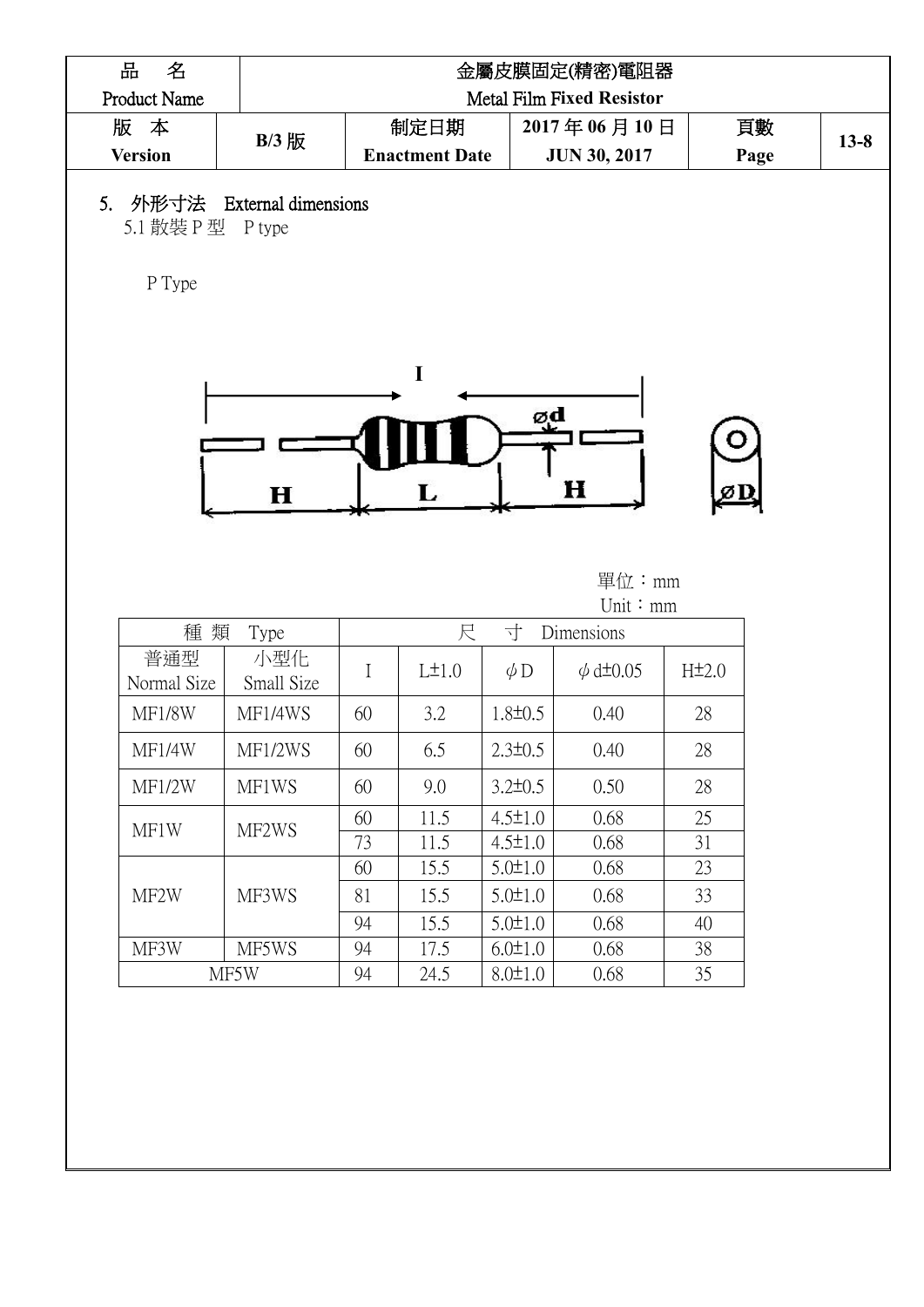| 品                                      | 名                        |                 |                                  |                       | 金屬皮膜固定(精密)電阻器                     |                 |                                  |                     |                            |            |            |                     |
|----------------------------------------|--------------------------|-----------------|----------------------------------|-----------------------|-----------------------------------|-----------------|----------------------------------|---------------------|----------------------------|------------|------------|---------------------|
| Product Name                           |                          |                 |                                  |                       |                                   |                 | <b>Metal Film Fixed Resistor</b> |                     |                            |            |            |                     |
| 版 本                                    |                          | B/3 版           |                                  | 制定日期                  |                                   |                 | 2017年06月10日                      |                     |                            |            | 頁數         |                     |
| <b>Version</b>                         |                          |                 |                                  | <b>Enactment Date</b> |                                   |                 | <b>JUN 30, 2017</b>              |                     |                            |            | Page       |                     |
|                                        | 5.2 帶裝 Axial Lead Taping |                 |                                  |                       |                                   |                 |                                  |                     |                            |            |            |                     |
|                                        | Txx Type                 |                 | $R \rightarrow$                  | $e -$                 |                                   |                 | $-R$<br>P<br>$\mathsf{L}$        |                     |                            |            |            |                     |
|                                        |                          |                 | $T \rightarrow$                  | L1                    | $\overline{L2}$<br>$\overline{L}$ |                 |                                  |                     |                            |            | 單位:mm      |                     |
|                                        |                          |                 |                                  |                       |                                   |                 |                                  |                     |                            |            | Unit: mm   |                     |
|                                        | 種類 Type                  | 帶狀              |                                  |                       | 尺                                 | 寸               | Dimensions                       |                     |                            |            |            |                     |
| 普通型<br>Normal Size                     | 小型化<br>Small Size        | Taping          | L                                | W                     | $\sf P$                           | $L1-L2$<br>Max. | $\top$                           | $\mathsf Z$<br>Max. | $\mathsf{R}$<br>Max.       | Max.       | e<br>Max.  | $\mathsf S$<br>Max. |
| <b>MF1/8W</b>                          | MF1/4WS                  | T <sub>26</sub> | $3.2 \pm 0.5$                    | $26^{+1}_{-0}$        | 5 ± 0.5                           | 0.5             | 6 ± 0.5                          | 1.2                 | 0                          | 3.0        | 0.6        | 0.5                 |
|                                        |                          | T <sub>52</sub> | $3.2 \pm 0.5$                    | $52 \pm 1.0$          | 5 ± 0.5                           | 1.0             | $6 + 0.5$                        | 1.2                 | 0                          | 3.0        | 0.6        | 0.5                 |
|                                        |                          | T <sub>26</sub> | $6.5 \pm 0.5$                    | $26^{+1}_{-0}$        | 5 ± 0.5                           | 0.5             | $6 + 0.5$                        | 1.2                 | $\mathbf 0$                | 3.0        | 0.6        | $0.5\,$             |
|                                        | MF1/2WS                  | <b>T52</b>      | $6.5 \pm 0.5$                    | $52 \pm 1.0$          | 5 ± 0.5                           | 1.0             | 6±0.5                            | 1.2                 | $\mathbf 0$                | 3.0        | 0.6        | 0.5                 |
|                                        | MF1WS                    | <b>T52</b>      | $9.0 + 1.0$                      | $52 \pm 1.0$          | 5 ± 0.5                           | 1.0             | $6 + 0.5$                        | 1.2                 | $\mathbf 0$                | 3.0        | 0.6        | 0.5                 |
|                                        |                          | T <sub>52</sub> | $11.5 \pm 1.0$                   | $52 \pm 1.0$          | 5 ± 0.5                           | 1.0             | $6 + 0.5$                        | 1.2                 | $\mathbf 0$                | 3.0        | 0.6        | 0.5                 |
|                                        | MF2WS                    |                 | $11.5 \pm 1.0$                   | $62 \pm 1.0$          | 5 ± 0.5                           |                 | $6 + 0.5$                        |                     | $\mathbf 0$                | 3.0        |            |                     |
| <b>MF1/4W</b><br><b>MF1/2W</b><br>MF1W |                          | T62             |                                  |                       |                                   | 1.0             |                                  | 1.2                 |                            |            | 0.6        | 0.5                 |
|                                        |                          | T62             | $15.5 \pm 1.0$                   | $62 \pm 1.0$          | $10 \pm 0.5$                      | 1.0             | $6 + 0.5$                        | 1.2                 | $\pmb{0}$                  | 3.0        | 0.6        | 0.5                 |
| MF2W                                   | MF3WS                    | T73             | $15.5 \pm 1.0$                   | 73±1.0                | $10 \pm 0.5$                      | 1.0             | $6 + 0.5$                        | 1.2                 | $\mathbf 0$                | 3.0        | 0.6        | 0.5                 |
| MF3W                                   | MF5WS                    | T84<br>T84      | $15.5 \pm 1.0$<br>$17.5 \pm 1.5$ | 84±1.0<br>84±1.0      | $10 \pm 0.5$<br>$10 \pm 0.5$      | 1.0<br>1.0      | $6 + 0.5$<br>$6 + 0.5$           | 1.2<br>1.2          | $\mathbf 0$<br>$\mathbf 0$ | 3.0<br>3.0 | 0.6<br>0.6 | 0.5<br>0.5          |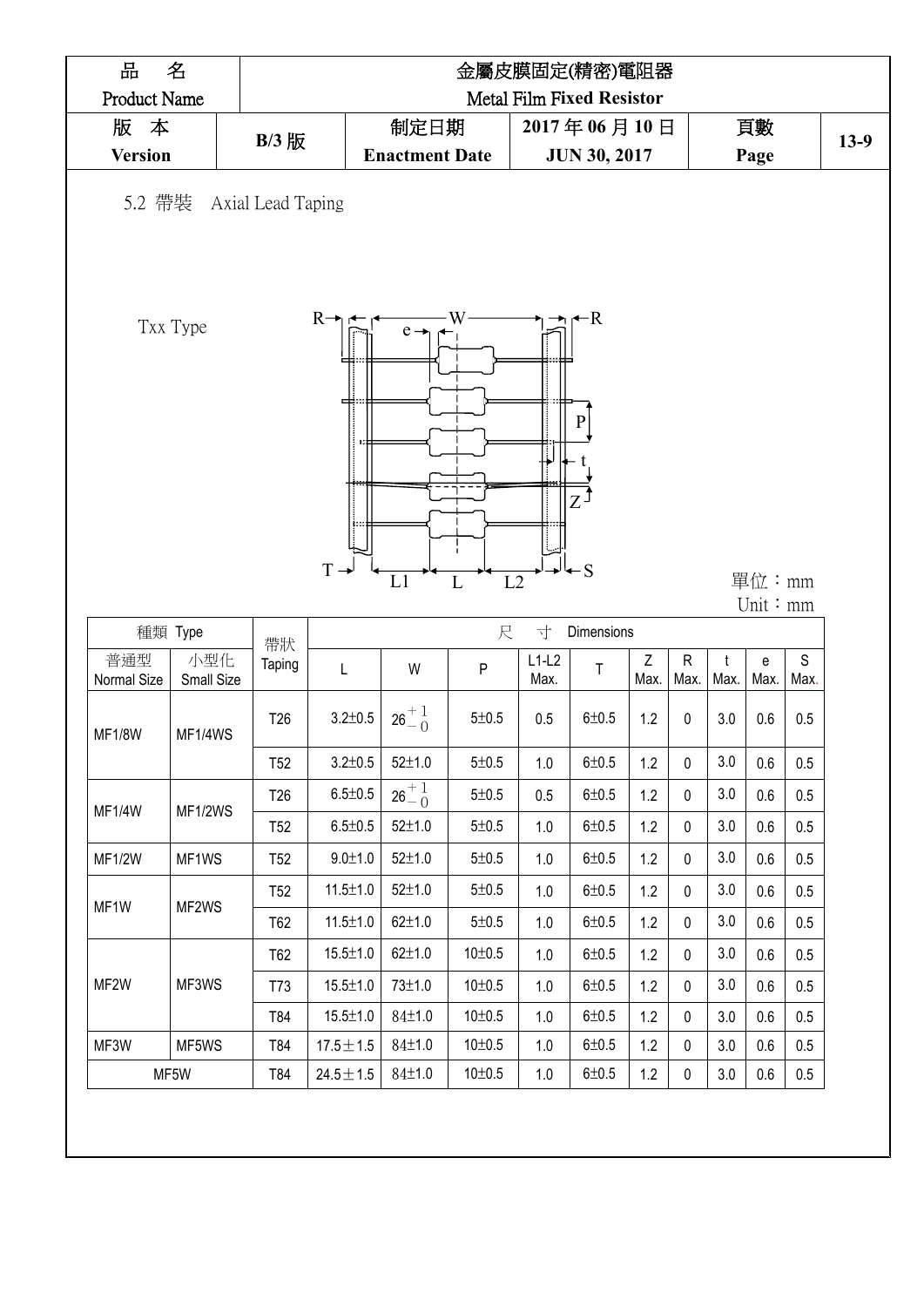| 品<br>名         |                  |                              |                                  |                            |                          |                           |                                    | 金屬皮膜固定(精密)電阻器  |                             |                         |           |
|----------------|------------------|------------------------------|----------------------------------|----------------------------|--------------------------|---------------------------|------------------------------------|----------------|-----------------------------|-------------------------|-----------|
| Product Name   |                  |                              |                                  |                            |                          | Metal Film Fixed Resistor |                                    |                |                             |                         |           |
| 版 本            |                  |                              |                                  | 制定日期                       |                          |                           |                                    | 2017年06月10日    |                             | 頁數                      |           |
| <b>Version</b> |                  | B/3 版                        |                                  |                            | <b>Enactment Date</b>    |                           | <b>JUN 30, 2017</b>                |                |                             | Page                    | $13 - 10$ |
| 5.3            |                  | MB 型&M 型& MK 型               |                                  |                            | MB Type &M Type& MK Type |                           |                                    |                |                             |                         |           |
| <b>MB</b>      |                  |                              |                                  |                            |                          |                           |                                    |                |                             |                         |           |
|                |                  | P                            |                                  | H1<br>H2                   |                          |                           |                                    |                |                             |                         |           |
|                | 瓦特數              |                              |                                  |                            | 尺寸 Dimensions (mm)       |                           |                                    |                |                             |                         |           |
|                | Watts            | D                            |                                  | P±1.0                      | H1±1.0                   | $H2\pm0.5$                | $t\pm 0.15$                        | qMax           |                             |                         |           |
|                | 1/2w, 1ws        | $3.2 \pm 0.5$                | $9.0 + 1.0$                      | 12.5/15                    | 10.5                     | 4.5                       | 1.2                                | 3              |                             |                         |           |
|                | 1w,2ws<br>2w,3ws | $4.5 \pm 1.0$<br>$5.0 + 1.0$ | $11.5 \pm 1.0$<br>$15.5 \pm 1.0$ | 15<br>20                   | 10.5<br>10.5             | 4.5<br>4.5                | 1.25<br>1.25                       | 3<br>3         |                             |                         |           |
|                | 3W5WS            | $6.0 + 1.0$                  | $17.5 \pm 1.0$                   | 25                         | 10.5                     | 4.5                       | 1.25                               | 3              |                             |                         |           |
|                | 5W               | $8.0 + 1.0$                  | $24.5 \pm 1.0$                   | 30                         | 10.5                     | 4.5                       | 1.25                               | 3              |                             |                         |           |
|                |                  |                              |                                  |                            |                          |                           |                                    |                |                             |                         |           |
| M              | ${\bf P}$        |                              |                                  | $\mathbf D$<br>$\mathbf H$ |                          | МK                        | $D_{\lambda}^{\blacktriangledown}$ |                | $\mathbf{P}$                | $\mathbf{H}$<br>╈<br>H1 |           |
| 瓦特數            |                  | 尺寸 Dimensions (mm)           |                                  |                            |                          |                           |                                    |                |                             |                         |           |
| Watts          | $\Phi$ D         |                              | P±1.0                            | $H\pm1.0$                  |                          | 瓦特數<br>Watts              | D                                  |                | 尺寸 Dimensions (mm)<br>P±1.0 | H±1.0                   | H1±1.0    |
| 1/8w, 1/6w     | $1.8 + 0.3$      | $3.2 \pm 0.5$                | $6\,$                            | 8                          |                          | 1/2w, 1ws                 | $3.2 \pm 0.5$                      | $9.0 + 1.0$    | 12.5                        | 10                      | 4.5       |
| 1/4w, 1/2ws    | $2.3 \pm 0.5$    | $6.5 \pm 0.5$                | 10                               | 8                          |                          | 1w,2ws                    | $4.5 \pm 1.0$                      | $11.5 \pm 1.0$ | 15                          | 10                      | 4.5       |
| 1/2w, 1ws      | $3.5 \pm 0.5$    | $9.0 + 1.0$                  | 12.5/15                          | $10$                       |                          | 2w,3ws                    | $5.0 \pm 1.0$                      | $15.5 \pm 1.0$ | 20                          | 10                      | 4.5       |
| 1w,2ws         | $4.5 \pm 1.0$    | $11.5 \pm 1.0$               | 15                               | $10$                       |                          | 3W5WS                     | $6.0 \pm 1.0$                      | $17.5 \pm 1.0$ | 25                          | 10                      | 4.5       |
| 2w,3ws         | $5.0 \pm 1.0$    | $15.5 \pm 1.0$               | $20\,$                           | $10$                       |                          |                           |                                    |                |                             |                         |           |

3w 6.0±1.0 17.5±1.0 25 10<br>5w 8.0±1.0 24.5±1.0 30 10

 $5w$  8.0 $\pm$ 1.0 24.5 $\pm$ 1.0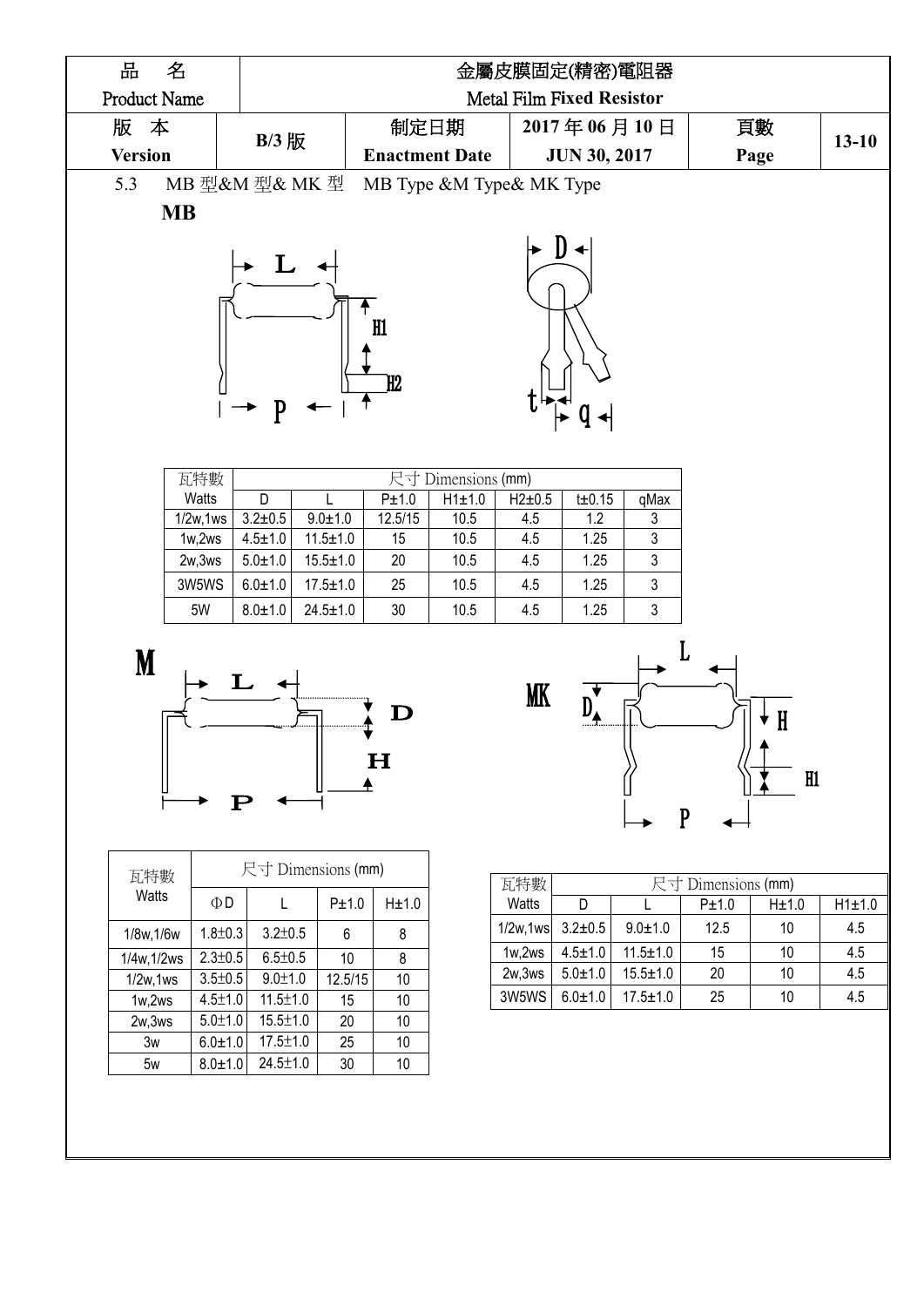| 品<br>名         |                                          |                       | 金屬皮膜固定(精密)電阻器                    |              |           |
|----------------|------------------------------------------|-----------------------|----------------------------------|--------------|-----------|
| Product Name   |                                          |                       | <b>Metal Film Fixed Resistor</b> |              |           |
| 版 本            | B/3 版                                    | 制定日期                  | 2017年06月10日                      | 頁數           | $13 - 11$ |
| <b>Version</b> |                                          | <b>Enactment Date</b> | <b>JUN 30, 2017</b>              | Page         |           |
| 5.4            | F 型&FK2 型& FKK 型                         |                       | F Type &FK2Type&FKK Type         |              |           |
| $\mathbf F$    | $E \rightarrow$<br>┻<br>$\mathbf H$<br>P | FK <sub>2</sub>       | F.<br>H                          | $\mathbf{P}$ |           |

| 瓦特數       |               | 尺寸 Dimensions (mm) |       | 瓦特數   |         |           |  |
|-----------|---------------|--------------------|-------|-------|---------|-----------|--|
| Watts     | ФD            |                    | P±2.0 | E Max | H±1.0   | Watts     |  |
| 1/2w, 1ws | $3.2 \pm 0.5$ | $9.0 \pm 1.0$      | 6     | 3.5   | $5-8$   | 1/2w, 1ws |  |
| 1w,2ws    | $4.5 \pm 1.0$ | $11.5 \pm 1.0$     | 8     | 3.5   | $5 - 8$ | 1w,2ws    |  |
| 2w,3ws    | $5.0 \pm 1.0$ | $15.5 \pm 1.0$     | 8     | 3.5   | $5 - 8$ | 2w,3ws    |  |
| 3w        | $6.0 \pm 1.0$ | $17.5 \pm 1.0$     | 8     | 3.5   | $5-8$   | 3w        |  |

| 瓦特數       |               | 尺寸 Dimensions (mm) |           |       |         |  |
|-----------|---------------|--------------------|-----------|-------|---------|--|
| Watts     | ФD            |                    | $P\pm2.0$ | E Max | H±1.0   |  |
| 1/2w, 1ws | $3.2 \pm 0.5$ | $9.0 \pm 1.0$      | 6         | 3.5   | $5 - 8$ |  |
| 1w,2ws    | $4.5 \pm 1.0$ | $11.5 \pm 1.0$     | 8         | 3.5   | $5 - 8$ |  |
| 2w,3ws    | $5.0 \pm 1.0$ | $15.5 \pm 1.0$     | 8         | 3.5   | $5 - 8$ |  |
| 3w        | $6.0 \pm 1.0$ | $17.5 \pm 1.0$     | 8         | 3.5   | $5 - 8$ |  |

 $\overline{\mathbf{M}}$ 



| 瓦特数          |               |                |            | $R +$ Dimensions(mm) |        |            |
|--------------|---------------|----------------|------------|----------------------|--------|------------|
| Watts        | ΦD            | L              | $P\pm 1.0$ | E Max                | H1±1.0 | $H2\pm1.0$ |
| $1/2w$ , lws | $3.2 \pm 0.5$ | $9.0 \pm 1.0$  | $5 - 7$    | 3.5                  | 8      | 4.5        |
| 1w,2ws       | $4.5 \pm 1.0$ | $11.5 \pm 1.0$ | $5-9$      | 3.5                  | 8      | 4.5        |
| 2w.3ws       | $5.0 \pm 1.0$ | $15.5 \pm 1.0$ | $5-9$      | 3.5                  | 8      | 4.5        |
| 3w           | $6.0 \pm 1.0$ | $17.5 \pm 1.0$ | $5 - 10$   | 3.5                  | 8      | 4.5        |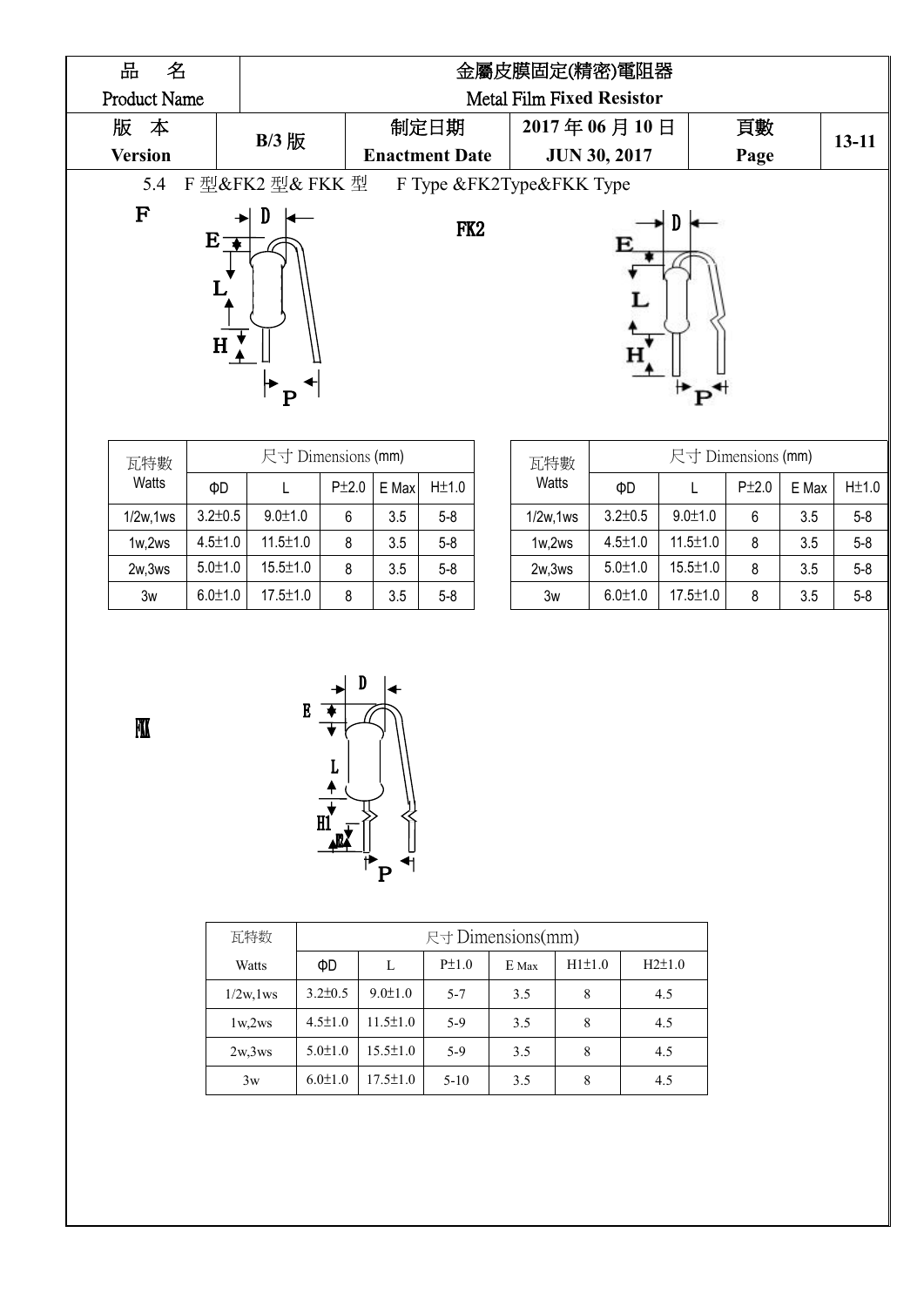| Product Name<br><b>Metal Film Fixed Resistor</b><br>2017年06月10日<br>版 本<br>頁數<br>制定日期<br>B/3 版<br>$13 - 12$<br><b>Version</b><br><b>Enactment Date</b><br><b>JUN 30, 2017</b><br>Page<br>包裝<br>Package<br>6<br>帶裝品包裝<br>Tape in box packing (Ammo packing)<br>6.1<br>表示項目<br>Indication<br>6.1.1<br>客戶品號<br>Customer Part No.<br>(1)<br>製造品號<br>(2)<br>Manufacturer Part No.<br>(3)<br>數<br>量<br>Quantity<br>製造者名<br>Manufacturer<br>(4)<br>H<br>表示<br>L<br>Indication<br>$\Box$<br>W<br>6.1.2 包裝盒尺寸和數量<br>Packing box size and quantity | 品<br>名 |     |             | 金屬皮膜固定(精密)電阻器 |   |  |
|-----------------------------------------------------------------------------------------------------------------------------------------------------------------------------------------------------------------------------------------------------------------------------------------------------------------------------------------------------------------------------------------------------------------------------------------------------------------------------------------------------------------------------------------|--------|-----|-------------|---------------|---|--|
|                                                                                                                                                                                                                                                                                                                                                                                                                                                                                                                                         |        |     |             |               |   |  |
|                                                                                                                                                                                                                                                                                                                                                                                                                                                                                                                                         |        |     |             |               |   |  |
|                                                                                                                                                                                                                                                                                                                                                                                                                                                                                                                                         |        |     |             |               |   |  |
|                                                                                                                                                                                                                                                                                                                                                                                                                                                                                                                                         |        |     |             |               |   |  |
|                                                                                                                                                                                                                                                                                                                                                                                                                                                                                                                                         |        |     |             |               |   |  |
|                                                                                                                                                                                                                                                                                                                                                                                                                                                                                                                                         |        |     |             |               |   |  |
|                                                                                                                                                                                                                                                                                                                                                                                                                                                                                                                                         |        |     |             |               |   |  |
|                                                                                                                                                                                                                                                                                                                                                                                                                                                                                                                                         |        |     |             |               |   |  |
|                                                                                                                                                                                                                                                                                                                                                                                                                                                                                                                                         |        |     |             |               |   |  |
|                                                                                                                                                                                                                                                                                                                                                                                                                                                                                                                                         |        |     |             |               |   |  |
|                                                                                                                                                                                                                                                                                                                                                                                                                                                                                                                                         |        |     |             |               |   |  |
|                                                                                                                                                                                                                                                                                                                                                                                                                                                                                                                                         |        |     | 形狀          |               |   |  |
| 尺寸 Dimensions<br>種 類 Type<br>包裝數量<br>(mm)                                                                                                                                                                                                                                                                                                                                                                                                                                                                                               |        | 普通型 | 小型化<br>Form | Quantity<br>W | H |  |

| 音俎坐               | 小室化        | Form | Quantity |     | W   | H   |
|-------------------|------------|------|----------|-----|-----|-----|
| Normal Size       | Small Size |      |          |     |     |     |
| MF1/8W            | MF1/4WS    | T26  | 5000 PCS | 260 | 50  | 67  |
|                   |            | T52  | 5000 PCS | 260 | 80  | 72  |
| MF1/4W            | MF1/2WS    | T26  | 5000 PCS | 260 | 50  | 100 |
|                   |            | T52  | 5000 PCS | 260 | 80  | 100 |
| MF1/2W            | MF1WS      | T52  | 2000 PCS | 260 | 80  | 85  |
| MF1W              | MF2WS      | T52  | 1000 PCS | 260 | 80  | 85  |
|                   |            | T67  | 1000 PCS | 260 | 85  | 92  |
| MF <sub>2</sub> W | MF3WS      | T52  | 1000 PCS | 260 | 80  | 100 |
|                   |            | T73  | 1000 PCS | 260 | 95  | 92  |
| MF3W              | MF5WS      | T84  | 500PCS   | 260 | 110 | 75  |
|                   | MF5W       | T84  | 250PCS   | 260 | 110 | 75  |